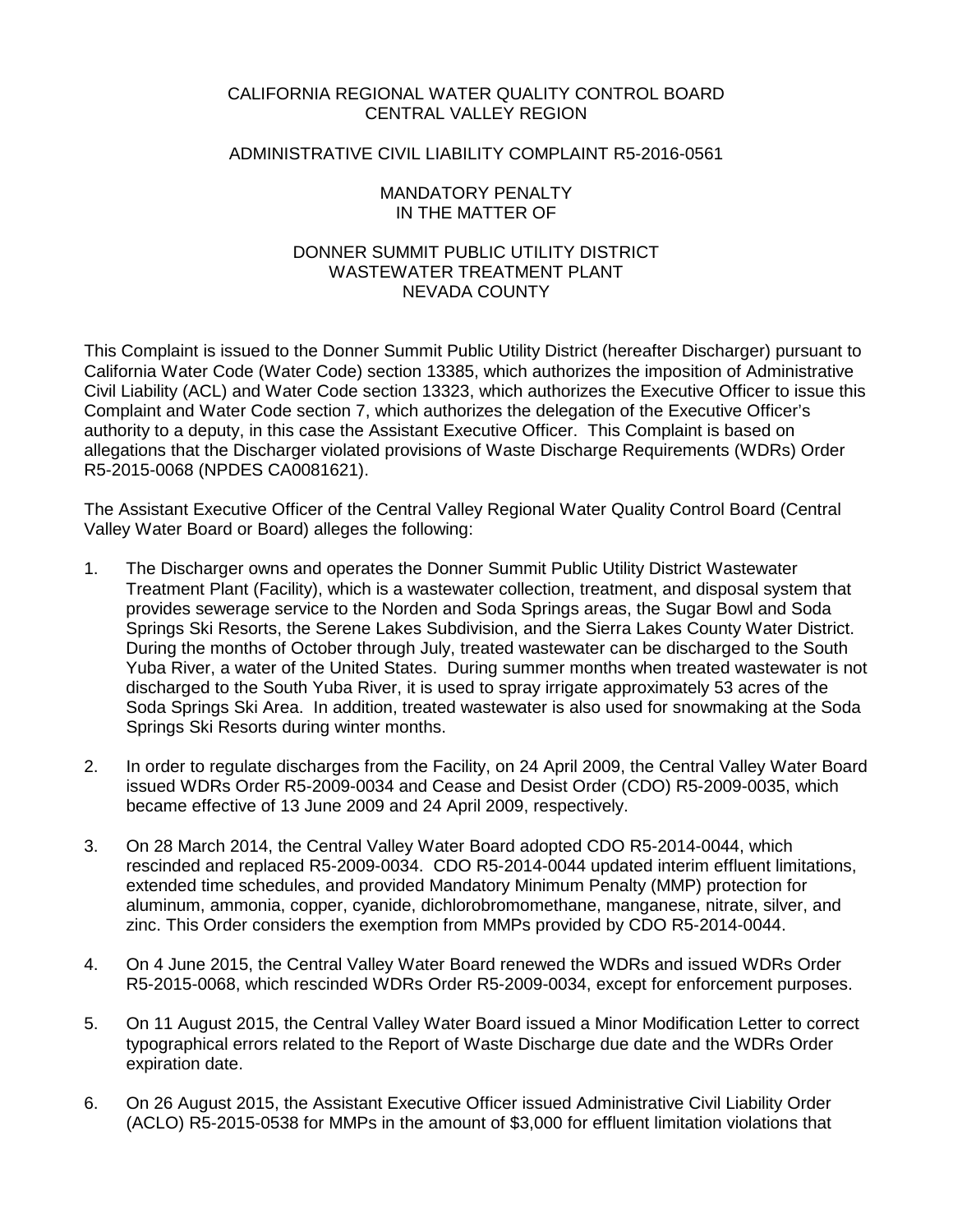occurred between 1 July 2014 and 30 April 2015. The penalty was satisfied by the completion of a compliance project and the Board considers the effluent violation specifically listed in Attachment A to ACLO R5-2015-0538 to be resolved.

- 7. This Complaint addresses administrative civil liability for effluent violations that occurred during the period from 1 May 2015 through 30 June 2016. These violations are specifically identified in Attachment A to this Complaint as subject to mandatory minimum penalties. Attachment A to this Complaint is attached hereto and incorporated herein by this reference.
- 8. On 1 August 2016, Central Valley Water Board staff issued the Discharger a Notice of Violation and draft Record of Violations for effluent limitation violations from 1 May 2015 through 31 May 2016. On 11 August 2016, the Discharger responded and agreed with the violations and the proposed administrative civil liability. This Complaint extends the review period through 30 June 2016; no additional violations were found.
- 9. Water Code section 13385(h) and (i) require assessment of mandatory penalties and state, in part, the following:

Water Code section 13385(h)(1) states:

Notwithstanding any other provision of this division, and except as provided in subdivisions (j), (k), and (l), a mandatory minimum penalty of three thousand dollars (\$3,000) shall be assessed for each serious violation.

Water Code section 13385 (h)(2) states:

For the purposes of this section, a "serious violation" means any waste discharge that violates the effluent limitations contained in the applicable waste discharge requirements for a Group II pollutant, as specified in Appendix A to Section 123.45 of Title 40 of the Code of Federal Regulations, by 20 percent or more or for a Group I pollutant, as specified in Appendix A to Section 123.45 of Title 40 of the Code of Federal Regulations, by 40 percent or more.

Water Code section 13385 subdivision (i)(1) states, in part:

Notwithstanding any other provision of this division, and except as provided in subdivisions  $(i)$ ,  $(k)$ , and  $(l)$ , a mandatory minimum penalty of three thousand dollars (\$3,000) shall be assessed for each violation whenever the person does any of the following four or more times in any period of six consecutive months, except that the requirement to assess the mandatory minimum penalty shall not be applicable to the first three violations:

- A) Violates a waste discharge requirement effluent limitation.
- B) Fails to file a report pursuant to Section 13260.
- C) Files an incomplete report pursuant to Section 13260.
- D) Violates a toxicity effluent limitation contained in the applicable waste discharge requirements where the waste discharge requirements do not contain pollutant-specific effluent limitations for toxic pollutants.
- 10. Water Code section 13385(j) exempts certain violations from the mandatory minimum penalties, and states, in relevant part: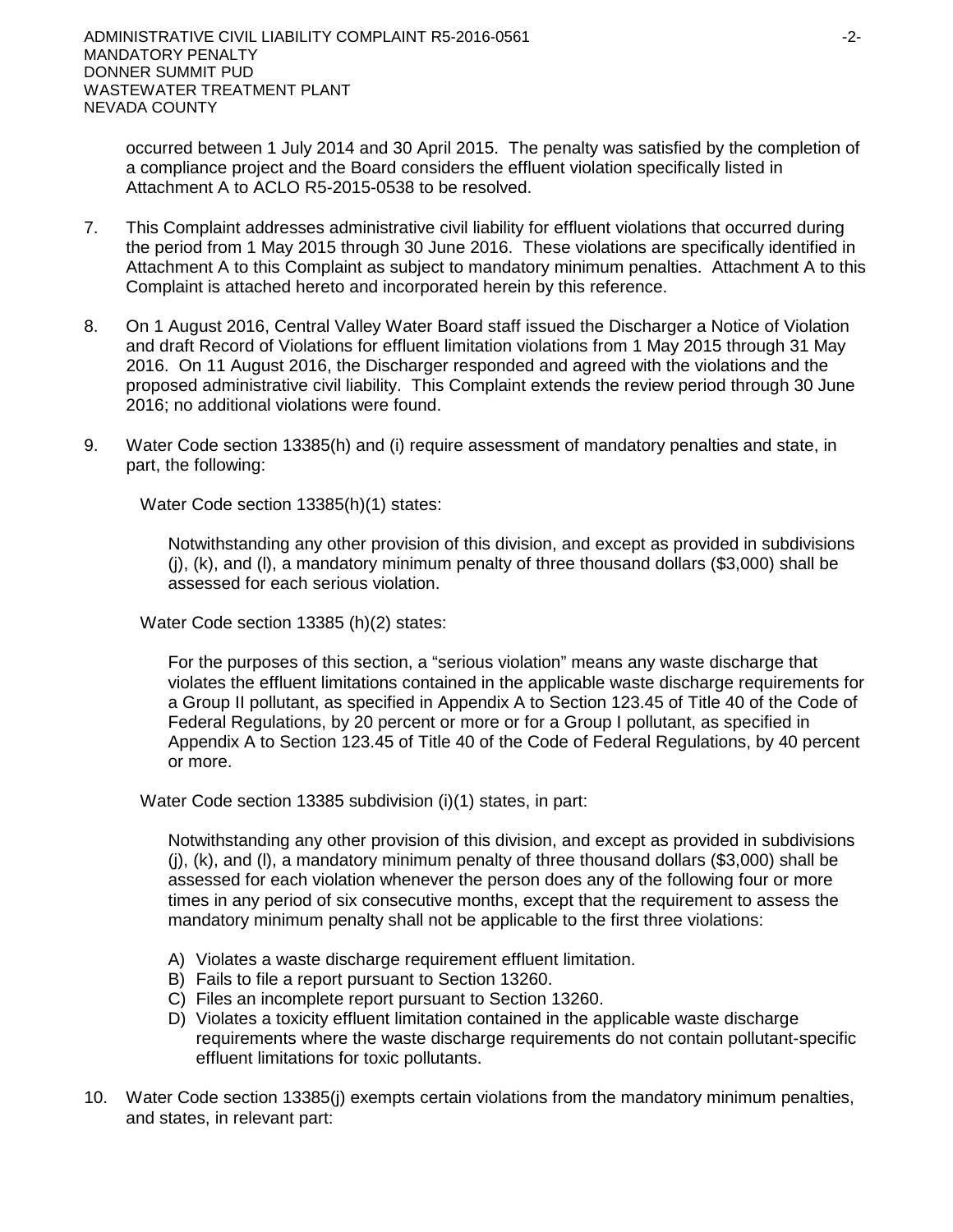Subdivisions (h) and (i) do not apply to any of the following:

- 3) A violation of an effluent limitation where the waste discharge is in compliance with either a cease and desist order issued pursuant to Section 13301 or a time schedule order issued pursuant to Section 13300 or 13308 if all of the following requirements are met:
	- C) The regional board establishes a time schedule for bringing the waste discharge into compliance with the effluent limitation that is as short as possible….For the purposes of this subdivision, the time schedule may not exceed five years in length …. The interim requirements shall include both of the following:
		- i) Effluent limitations for the pollutant or pollutants of concern.
		- ii) Actions and milestones leading to compliance with the effluent limitation.
- 11. Water Code section 13323 states, in part:

Any executive officer of a regional board may issue a complaint to any person on whom administrative civil liability may be imposed pursuant to this article. The complaint shall allege the act or failure to act that constitutes a violation of law, the provision authorizing civil liability to be imposed pursuant to this article, and the proposed civil liability.

- 12. WDRs Order R5-2015-0068, Effluent Limitations and Discharge Specifications IV.A.1.a., includes, in part, the following final effluent limitation:
	- a. The Discharger shall maintain compliance with the effluent limitations specified in Table 4:

|                                 |              | <b>Effluent Limitations</b> |                          |
|---------------------------------|--------------|-----------------------------|--------------------------|
| <b>Parameter</b>                | <b>Units</b> | Average<br><b>Monthly</b>   | Average<br><b>Weekly</b> |
| Manganese, Total<br>Recoverable | $\mu$ g/L    | 120                         | 350                      |

# **Table 4. Effluent Limitations**

13. CDO R5-2014-0044 interim effluent limitations include, in part, the following limitation:

| <b>Parameter</b> | <b>Units</b> | <b>Average Monthly</b> | <b>Maximum Daily</b> |
|------------------|--------------|------------------------|----------------------|
| Manganese        | $\mu$ g/L    | 275                    | 553                  |

- 14. According to the Discharger's self-monitoring reports, the Discharger committed two (2) serious Group I violations of the above effluent limitations contained in Order R5-2015-0068 during the period beginning 1 May 2015 and ending 30 June 2016. These violations are defined as serious because the measured concentration of the Group I constituent exceeded maximum prescribed levels by more than 40 percent on this occasion. The mandatory minimum penalty for these serious violations is **six thousand dollars (\$6,000)**.
- 15. The total amount of the mandatory penalties assessed for the alleged effluent violations is **six thousand dollars (\$6,000)**.As stated herein, a detailed list of the alleged effluent violations is included in Attachment A. This Order addresses administrative civil liability for violations that are specifically identified in Attachment A as subject to mandatory minimum penalties.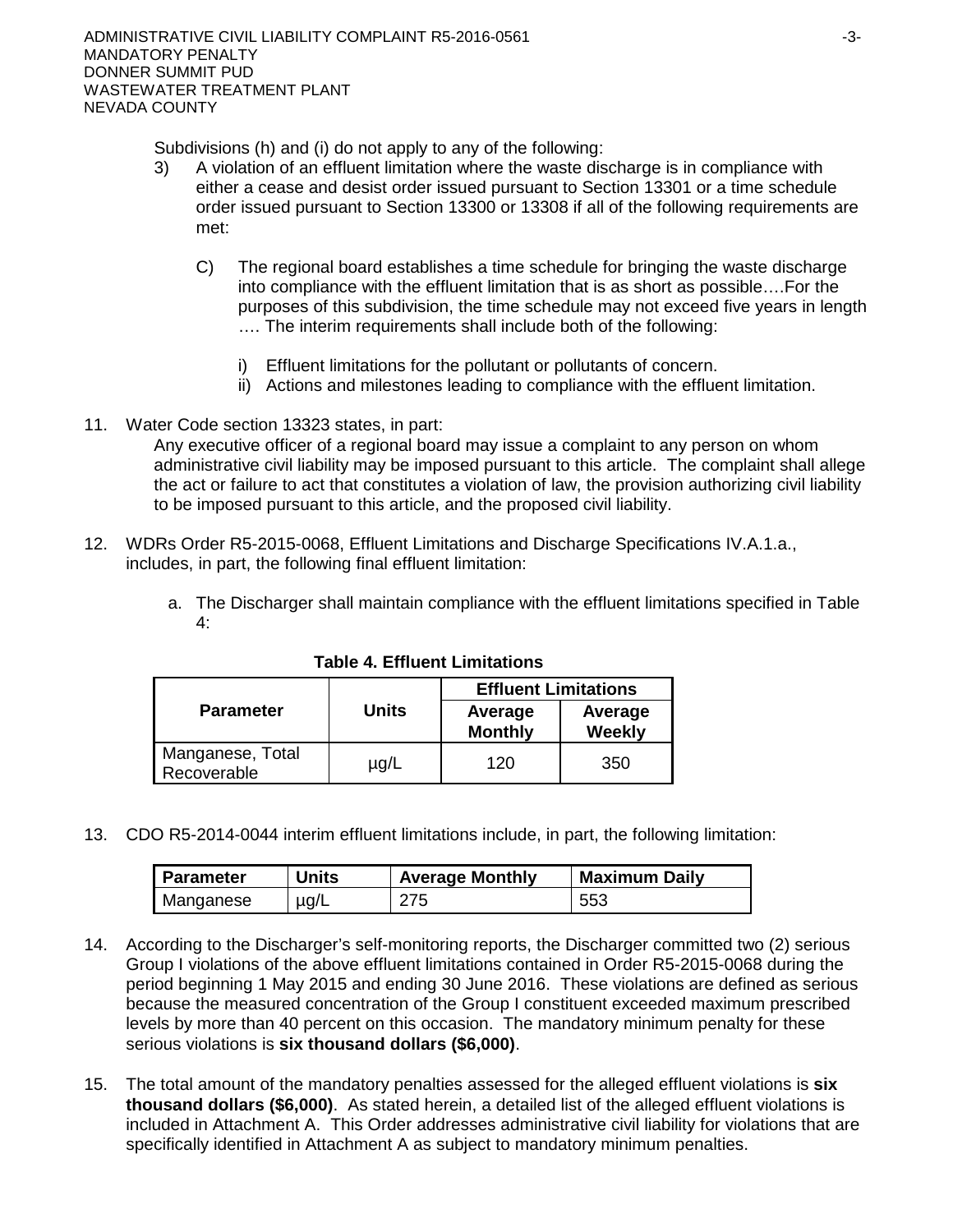- 16. On 21 December 2015, the Executive Officer designated Andrew Altevogt, Assistant Executive Officer, as the Lead Prosecution Officer for all enforcement matters originating in the Central Valley Region. The 21 December 2015 Delegation of Authority also authorizes Andrew Altevogt to issue Administrative Civil Liability Complaints.
- 17. Issuance of this Administrative Civil Liability Order to enforce Water Code Division 7, Chapter 5.5 is exempt from the provisions of the California Environmental Quality Act (Pub. Resources Code section 21000 et seq.), in accordance with California Code of Regulations, title 14, section 15321(a)(2).

# **DONNER SUMMIT PUBLIC UTILITY DISTRICT IS HEREBY GIVEN NOTICE THAT:**

- 1. The Assistant Executive Officer of the Central Valley Water Board proposes that the Discharger be assessed an administrative civil liability in the amount of **six thousand dollars (\$6,000)**.
- 2. A hearing on this matter will be held at the Central Valley Water Board meeting scheduled for **5/6 December 2016**, unless the Discharger does one of the following by **30 September 2016**:
	- a) Waives the hearing by completing the attached form (checking off the box next to Option 1) and returning it to the Central Valley Water Board. In addition, submits payment for the proposed civil liability of **six thousand dollars (\$6,000)** to the State Water Board, with a copy of the check to the Central Valley Water Board; or
	- b) Requests to engage in settlement discussions by checking the box next to Option 2 on the attached form, and returning it to the Board along with a letter describing the issues to be discussed. The Central Valley Water Board must agree to the postponement; or
	- c) Requests to delay the hearing by checking off the box next to Option 3 on the attached form, and returning it to the Board along with a letter describing the proposed length of delay and the issues to be discussed. The Central Valley Water Board must agree to the postponement.
- 3. If a hearing on this matter is held, the Central Valley Water Board will consider whether to affirm, reject, or modify the proposed administrative civil liability, or whether to refer the matter to the Attorney General for recovery of judicial civil liability.
- 4. If this matter proceeds to hearing, the Assistant Executive Officer reserves the right to amend the proposed amount of civil liability to conform to the evidence presented, including but not limited to, increasing the proposed amount to account for the costs of enforcement (including staff, legal and expert witness costs) incurred after the date of the issuance of this Complaint through completion of the hearing.

ANDREW ALTEVOGT, Assistant Executive Officer

7 September 2016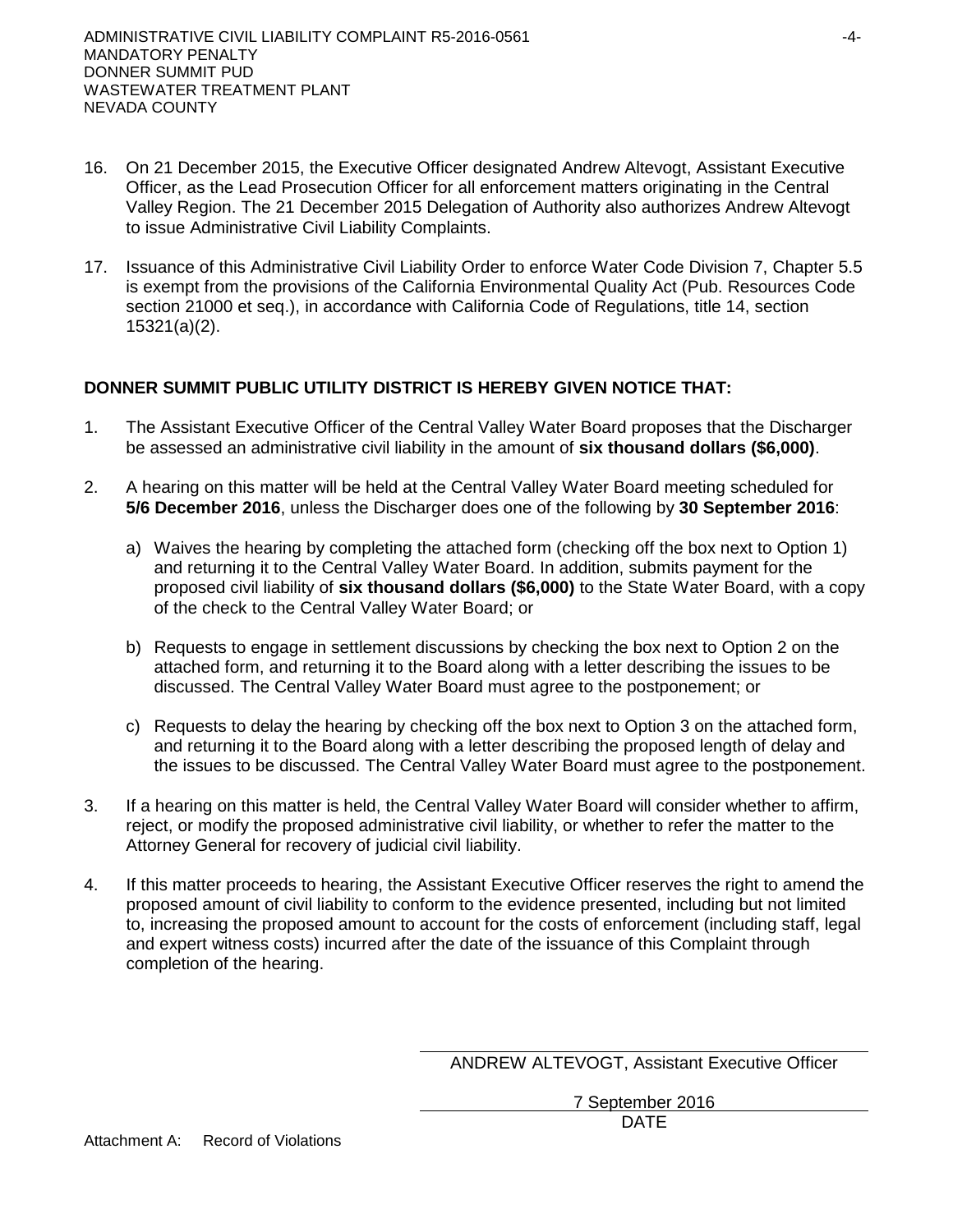# **WAIVER FORM FOR ADMINISTRATIVE CIVIL LIABILITY COMPLAINT**

By signing this waiver, I affirm and acknowledge the following:

I am duly authorized to represent the Donner Summit Public Utility District ((hereafter Discharger) in connection with Administrative Civil Liability Complaint R5-2016-0561 (hereafter Complaint). I am informed that California Water Code section 13323, subdivision (b), states that, "a hearing before the regional board shall be conducted within 90 days after the party has been served. The person who has been issued a complaint may waive the right to a hearing."

### **□** *(OPTION 1: Check here if the Discharger waives the hearing requirement and will pay in full.)*

- a. I hereby waive any right the Discharger may have to a hearing before the Central Valley Water Board.
- b. I certify that the Discharger will remit payment for the proposed civil liability in the full amount of **six thousand dollars (\$6,000)** by check that references "ACL Complaint R5-2016-0561" made payable to the *State Water Pollution Cleanup and Abatement Account*. Payment must be received by the State Water Resources Control Board, Accounting Office, Attn: ACL Payment at PO Box 1888, Sacramento, California, 95812-1888 by **30 September 2016**. The waiver and a copy of the check must be submitted to the Central Valley Water Board at 11020 Sun Center Drive #200, Rancho Cordova California, 95670 by **30 September 2016**.
- c. I understand the payment of the above amount constitutes a proposed settlement of the Complaint, and that any settlement will not become final until after a 30-day public notice and comment period. Should the Central Valley Water Board receive significant new information or comments during this comment period, the Central Valley Water Board's Assistant Executive Officer may withdraw the complaint, return payment, and issue a new complaint. I also understand that approval of the settlement will result in the Discharger having waived the right to contest the allegations in the Complaint and the imposition of civil liability.
- d. I understand that payment of the above amount is not a substitute for compliance with applicable laws and that continuing violations of the type alleged in the Complaint may subject the Discharger to further enforcement, including additional civil liability.

**□** *(OPTION 2: Check here if the Discharger waives the 90-day hearing requirement in order to engage in settlement discussions***.)** I hereby waive any right the Discharger may have to a hearing before the Central Valley Water Board within 90 days after service of the complaint, but I reserve the ability to request a hearing in the future. I certify that the Discharger will promptly engage the Central Valley Water Board Prosecution Team in settlement discussions to attempt to resolve the outstanding violation(s). By checking this box, the Discharger requests that the Central Valley Water Board delay the hearing so that the Discharger and the Prosecution Team can discuss settlement. It remains within the discretion of the Central Valley Water Board to agree to delay the hearing. Any proposed settlement is subject to the conditions described above under "Option 1."

**□** *(OPTION 3: Check here if the Discharger waives the 90-day hearing requirement in order to extend the hearing date and/or hearing deadlines. Attach a separate sheet with the amount of additional time requested and the rationale.)* I hereby waive any right the Discharger may have to a hearing before the Central Valley Water Board within 90 days after service of the complaint. By checking this box, the Discharger requests that the Central Valley Water Board delay the hearing and/or hearing deadlines so that the Discharger may have additional time to prepare for the hearing. It remains within the discretion of the Central Valley Water Board to approve the extension.

(Print Name and Title)

(Signature)

(Date)